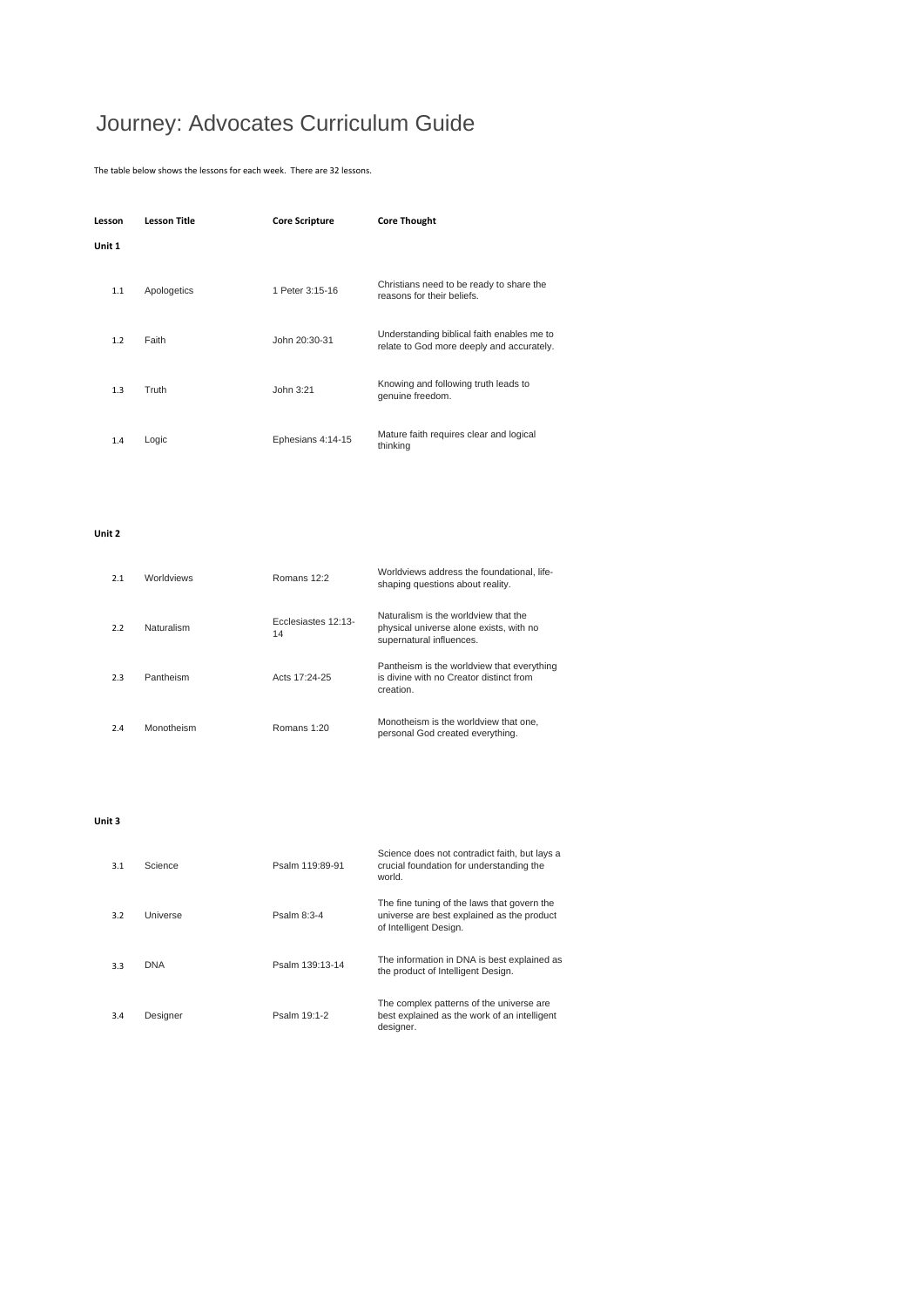**Unit 4:**

| 4.1 | Morality | Romans 2:14-15  | Objective morality points to a moral law<br>giver. |
|-----|----------|-----------------|----------------------------------------------------|
| 4.2 | Beauty   | Isaiah 33:17    | Objective beauty points to a divine artist.        |
| 4.3 | Agency   | Matthew 7:24-25 | Human agency points to a supreme agent.            |
| 4.4 | Story    | Psalm 78:2-4    | Human storytelling points to a creative<br>author. |

**Unit 5**

| 5.1 | <b>Miracles</b> | Psalm 77:13-14       | Miracles are both possible and verifiable.                                                                    |
|-----|-----------------|----------------------|---------------------------------------------------------------------------------------------------------------|
| 5.2 | Resurrection    | 1 Corinthians 15:5-7 | The resurrection of Jesus is a historically<br>corroborated event supported by numerous<br>and early sources. |
| 5.3 | Deity           | John 10:30-33        | Jesus uniquely claimed to be God and<br>provided compelling evidence.                                         |
| 5.4 | Apostles        | Acts 4:18-20         | The Apostles' willingness to suffer and die<br>shows the depth and sincerity of their<br>testimony.           |

**Unit 6**

| 6.1 | Texts       | 2 Timothy 2:2 | Numerous and early manuscripts help<br>establish the reliable transmission of the<br>New Testament. |
|-----|-------------|---------------|-----------------------------------------------------------------------------------------------------|
| 6.2 | Archaeology | Luke 3:1-2    | The archaeological record helps establish<br>the historicity of Scripture.                          |
| 6.3 | Prophecy    | Isaiah 53:5   | Fulfilled prophecy helps establish the divine<br>nature of Scripture.                               |
| 6.4 | Authority   | Matthew 4:4   | The Scriptures serve as the ultimate and<br>authoritative source for life and faith.                |

**Unit 7**

| 7.1 | Evil      | Genesis 18:25                                          | Properly understood, evil implies an<br>objective standard grounded in the<br>character of God. |
|-----|-----------|--------------------------------------------------------|-------------------------------------------------------------------------------------------------|
| 7.2 | Falsehood | James $1:13$                                           | There is no logical contradiction between<br>the character of God and the existence of<br>evil. |
| 7.3 | Suffering | Genesis 50:20                                          | God participates in our suffering, using it to<br>direct the course of human history.           |
| 7.4 | Hell      | Luke 13:23-30, Mark<br>9:42-48. Matthew<br>$22:1 - 14$ | Hell is the tragic consequence of human<br>rejection of God's free gift of salvation.           |